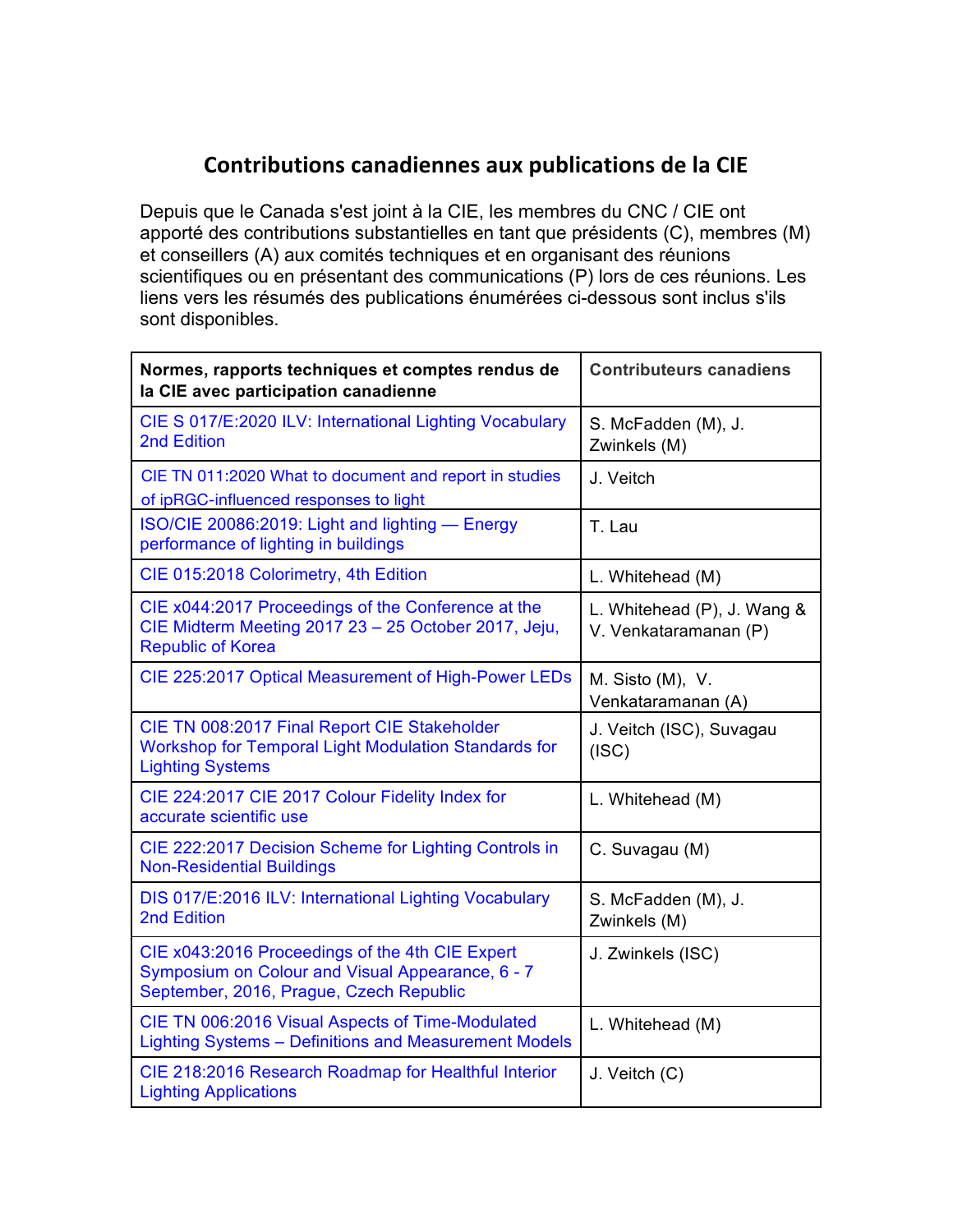| Normes, rapports techniques et comptes rendus de<br>la CIE avec participation canadienne                                                                | <b>Contributeurs canadiens</b>                      |
|---------------------------------------------------------------------------------------------------------------------------------------------------------|-----------------------------------------------------|
| CIE x042:2016 Proceedings of CIE 2016 Lighting Quality<br>& Energy Efficiency, March 2016, Melbourne, Australia                                         | J. Veitch (ISC), J. Zwinkels<br>(ISC) (P)           |
| ISO/CIE 11664-5:2016(E) Colorimetry - Part 5: CIE<br>1976 L*u*v* Colour Space and u', v' Uniform<br><b>Chromaticity Scale Diagram</b>                   | A. Robertson (C), B. Jordan<br>(M), J. Zwinkels (M) |
| CIE 216:2015 Proceedings of the 28th Session of the<br>CIE, 28 June - 4 July 2015, Manchester, United<br><b>Kingdom</b>                                 | L. Whitehead (P), H. Jafarian<br>(P)                |
| CIE S 017-SP1:2015 ILV: International Lighting<br>Vocabulary - Supplement 1: Light Emitting Diodes<br>(LEDs) and LED Assemblies - Terms and Definitions | S. McFadden (M)                                     |
| CIE S 025/E:2015 Test Method for LED Lamps, LED<br><b>Luminaires and LED Modules</b>                                                                    | M. Sisto (M)                                        |
| CIE 215:2014 CIE Standard General Sky Guide                                                                                                             | I. Ashdown (M)                                      |
| CIE 214:2014 Effect of Instrumental Bandpass Function<br>and Measurement Interval on Spectral Quantities                                                | R. Baribeau (M), J. Zwinkels<br>(M)                 |
| CIE 213:2014 Guide to Protocols for Describing Lighting                                                                                                 | J. Veitch (Chair), D. Smith<br>(A)                  |
| CIE 212:2014 Guidance towards Best Practice in<br>Psychophysical Procedures Used when Measuring<br><b>Relative Spatial Brightness</b>                   | K. Niall $(M)$                                      |
| CIE 211:2014 Colour Appearance in Peripheral Vision                                                                                                     | S. McFadden (M)                                     |
| CIE 209:2014 Rationalizing Nomenclature for UV Doses<br>and Effects on Humans                                                                           | V. Fioletov (M)                                     |
| CIE 208:2014 Effect of Stimulus Size on Colour<br>Appearance                                                                                            | T. Nilsson (M)                                      |
| ISO/CIE 11664-6:2014(E) Colorimetry-Part 6:<br><b>CIEDE2000 Colour-Difference Formula</b>                                                               | A. Robertson (C), B. Jordan<br>(M), J. Zwinkels (M) |
| ISO/CIE 19476:2014(E) Characterization of the<br>Performance of Illuminance Meters and Luminance<br><b>Meters</b>                                       | T. Moggridge (M)                                    |
| CIE 205:2013 Review of Lighting Quality Measures for<br>Interior Lighting with LED Lighting Systems                                                     | E. Dikel (M)                                        |
| CIE x038:2013 (incl. Addendum) Proceedings of the CIE<br>Centenary Conference "Towards a New Century of<br>Light", 15-16 April 2013, Paris, France      | Veitch, J. (ISC) (P)                                |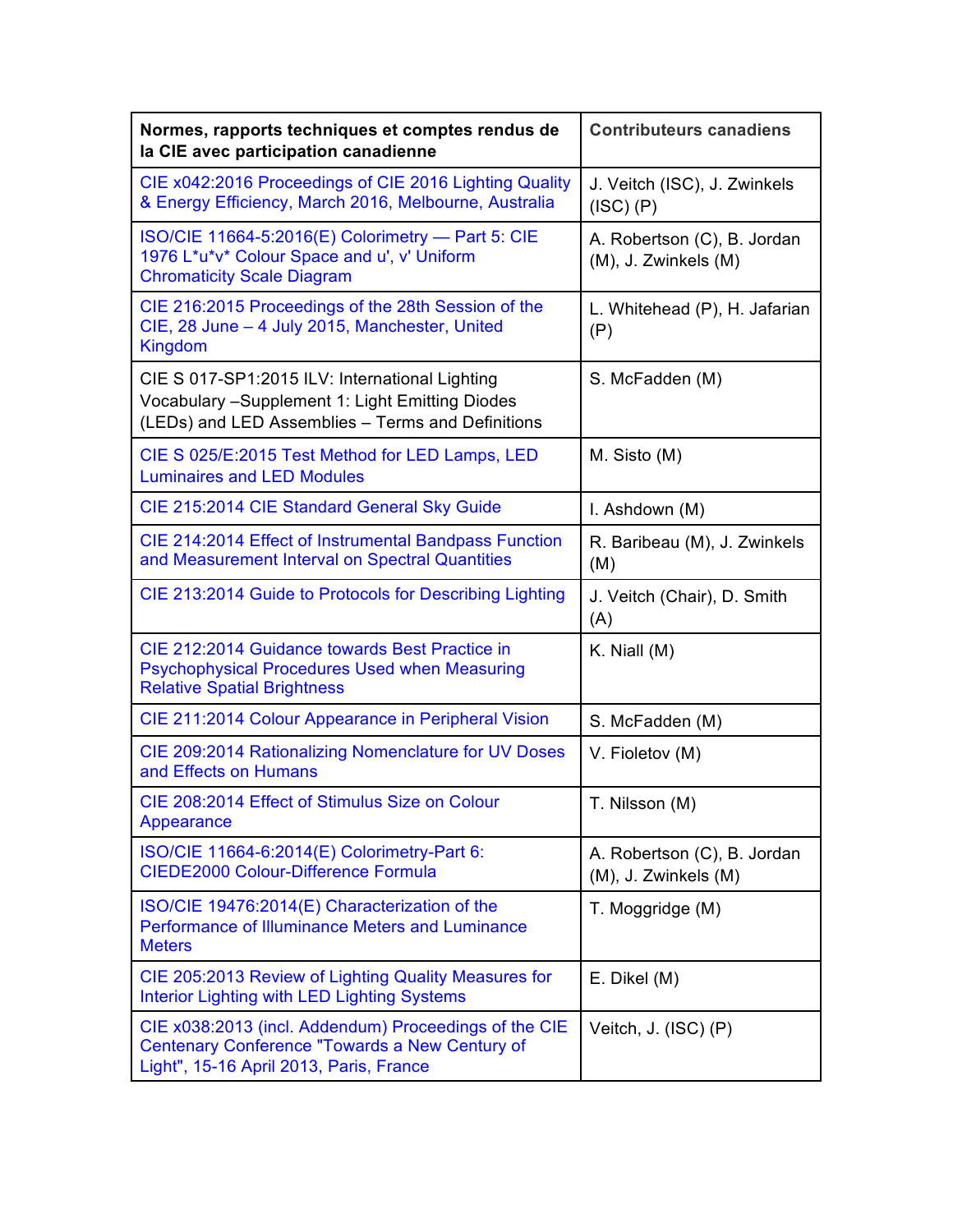| Normes, rapports techniques et comptes rendus de<br>la CIE avec participation canadienne                                                                                                          | <b>Contributeurs canadiens</b>                            |
|---------------------------------------------------------------------------------------------------------------------------------------------------------------------------------------------------|-----------------------------------------------------------|
| CIE 173:2012 Tubular daylight guidance systems<br>(including erratum 1)                                                                                                                           | L. Whitehead (M)                                          |
| CIE x037:2012 Proceedings of CIE 2012 Lighting Quality<br>& Energy Efficiency, September 2012, Hangzhou, China                                                                                    | J. Veitch (ISC), J. Zwinkels<br>(ISC), L. Whitehead (KS), |
| ISO 11664-3:2012(E)/CIE S014-3/E:2011 Colorimetry -<br><b>Part 3: CIE Tristimulus Values</b>                                                                                                      | A. Robertson (C), B. Jordan<br>(M), J. Zwinkels (M)       |
| <b>CIE 198:2011 Determination of Measurement</b><br><b>Uncertainties in Photometry</b>                                                                                                            | A. A. Gaertner (M)                                        |
| CIE 198-SP1.(1-4):2011 Determination of Measurement<br>Uncertainties in Photometry - Supplement 1: Modules<br>and Examples for the Determination of Measurement<br><b>Uncertainties (4 Parts)</b> | A. A. Gaertner (M)                                        |
| CIE 197:2011 Proceedings of the 27th Session of the<br>CIE, 9-16 July 2011, Sun City, South Africa                                                                                                | J. Veitch (P), J Zwinkels (P),<br>L. Whitehead (P)        |
| CIE 195:2011 Specification of Colour Appearance for<br><b>Reflective Media and Self-Luminous Display</b><br><b>Comparisons</b>                                                                    | A. Robertson (M)                                          |
| CIE 192:2010 Practical Daylight Sources for Colorimetry                                                                                                                                           | J. C. Zwinkels (M)                                        |
| CIE x035:2010 Proceedings of CIE 2010 Lighting Quality<br>& Energy Efficiency, March 2010, Vienna, Austria                                                                                        | J. Veitch et al. (P)                                      |
| Proceedings of the 2010 CIE 2nd Expert Symposium on<br>Appearance, Gent, Belgium, Sep 2010                                                                                                        | L. Whitehead (P) M.<br>Mossman (P)                        |
| CIE 185:2009 Reappraisal of colour matching and<br><b>Grassmann's laws</b>                                                                                                                        | A. Robertson (M)                                          |
| CIE 158:2009 (including Erratum 1) Ocular Lighting<br><b>Effects on Human Physiology and Behaviour</b>                                                                                            | J. Veitch (C)                                             |
| CIE 184:2009 Indoor daylight illuminants                                                                                                                                                          | B. Jordan (M), J. Zwinkels<br>(M)                         |
| S014-5 Colorimetry - Part 5: CIE 1976 L*u*v* Colour<br>Space and u', v', Uniform Chromaticity Scale Diagram                                                                                       | A. Robertson (C), B. Jordan<br>(M), J. Zwinkels (M)       |
| CIE x033:2008 Proceedings of the 2nd CIE Expert<br>Symposium on "Advances in Photometry abd<br>Colorimetry", 7-8 July 2008, Turin, Italy                                                          | A. Gaertner (P)                                           |
| ISO 11664-4:2008(E)/CIE S014-4/E:2007 Colorimetry -<br>Part 4: CIE 1976 L*a*b* Colour Space                                                                                                       | A. Robertson (C), B. Jordan<br>(M), J. Zwinkels (M)       |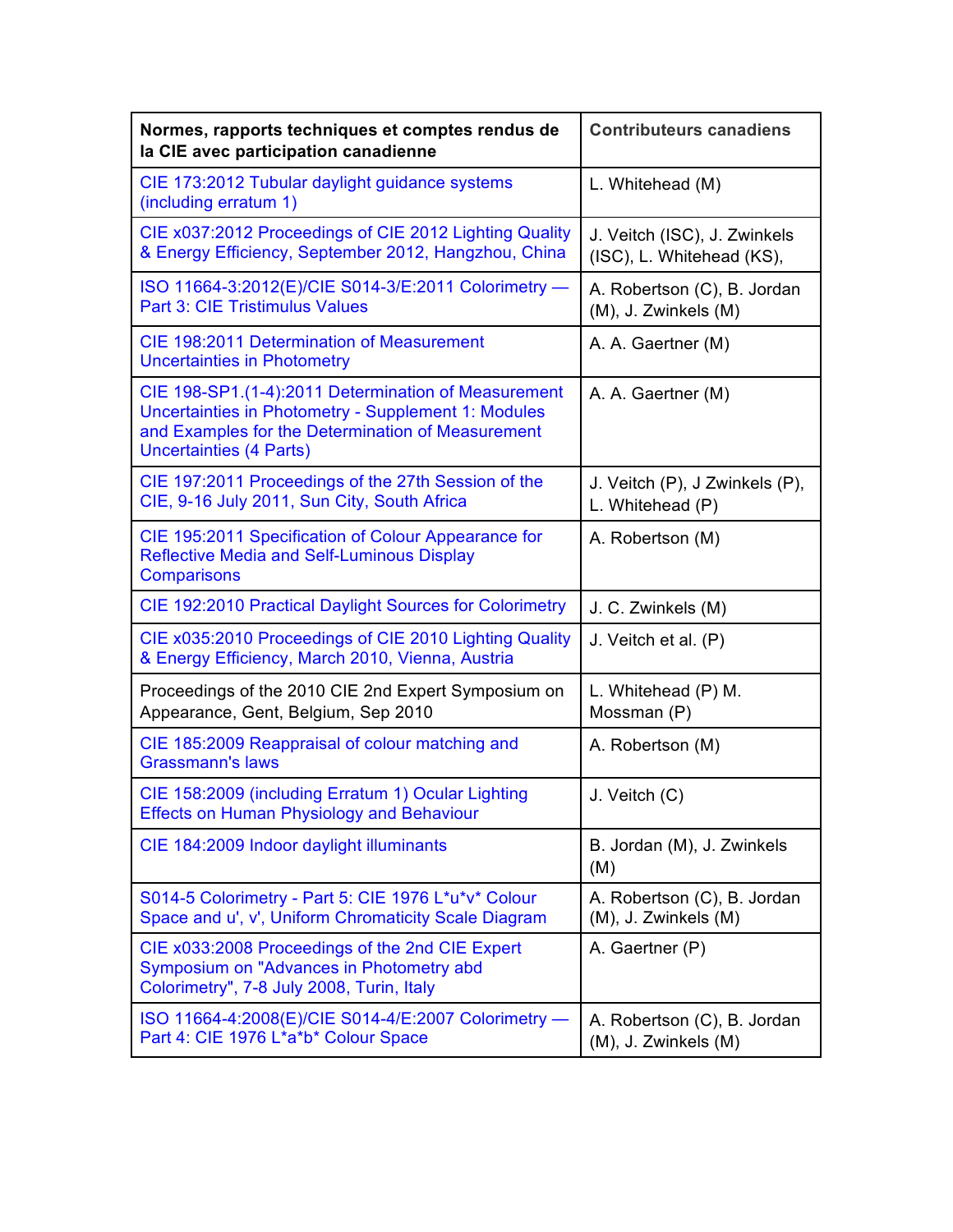| Normes, rapports techniques et comptes rendus de<br>la CIE avec participation canadienne                                                                      | <b>Contributeurs canadiens</b>                                                                       |
|---------------------------------------------------------------------------------------------------------------------------------------------------------------|------------------------------------------------------------------------------------------------------|
| CIE 182:2007 Calibration methods and<br>photoluminescent standards for total radiance factor<br>measurements                                                  | J. Zwinkels (C)                                                                                      |
| CIE 127:2007 Measurement of LEDs                                                                                                                              | I. Ashdown (M)                                                                                       |
| 178:2007 Proceedings of the 26th Session of the CIE, 4-<br>11 July 2007, Beijing, China                                                                       | J. A. Veitch (P)                                                                                     |
| ISO 11664-1:2007(E)/CIE S 014-1/E:2006 CIE<br><b>Colorimetry - Part 1: Standard Colorimetric Observers</b>                                                    | A. Robertson (C), B. Jordan<br>(M), J. Zwinkels (M)                                                  |
| CIE 177:2007 Colour rendering of white LED light<br><b>sources</b>                                                                                            | I. Ashdown (M)                                                                                       |
| CIE 176:2006 Geometric tolerances for colour<br>measurements                                                                                                  | B. Jordan, (M), J. Zwinkels<br>(M)                                                                   |
| CIE 175:2006 A framework for the measurement of<br>visual appearance                                                                                          | S. McFadden (M), J. Veitch<br>(A)                                                                    |
| x031:2006 Proceedings of the 2nd CIE Expert<br>Symposium on Lighting and Health, 7-8 September<br>2006, Ottawa, Canada                                        | M. Dumont & C. Beaulieu<br>(P), J. A. Veitch (P) A. Levitt,<br>Beaulieu et al. (P), S. Rowley<br>(P) |
| CIE x030:2006 Proceedings of the ISCC/CIE Expert<br>Symposium 2006 "75 Years of the CIE Standard<br>Colorimetric Observer", 16-17 May 2006, Ottawa,<br>Canada | S. McFadden, (ISC), T.<br>Nilsson (P), A. Robertson (P)                                              |
| CIE 171:2006 Test cases to assess the accuracy of<br>lighting computer programs                                                                               | I. Ashdown (M)                                                                                       |
| CIE 167:2005 Recommended practice for tabulating<br>spectral data for use in colour computations                                                              | A. Robertson (M), J.<br>Zwinkels (M)                                                                 |
| CIE 165:2005 CIE 10 degree photopic photometric<br>observer                                                                                                   | A. Robertson (M)                                                                                     |
| CIE 164:2005 Hollow light guide technology and<br>applications                                                                                                | L. Whitehead (C from 1998),<br>B. York (M)                                                           |
| ISO 23539:2005(E)/CIE S 010/E:2004 Photometry - The<br>CIE system of physical photometry                                                                      | A. Robertson (M)                                                                                     |
| CIE 015:2004 Colorimetry, 3rd edition                                                                                                                         | A. Robertson (M)                                                                                     |
| CIE 157:2004 Control of damage to museum objects by<br>optical radiation                                                                                      | Philip Gabriel (M)                                                                                   |
| CIE 088:2004 Guide for the lighting of road tunnels and<br>underpasses, 2nd ed.                                                                               | W. Adrian (M)                                                                                        |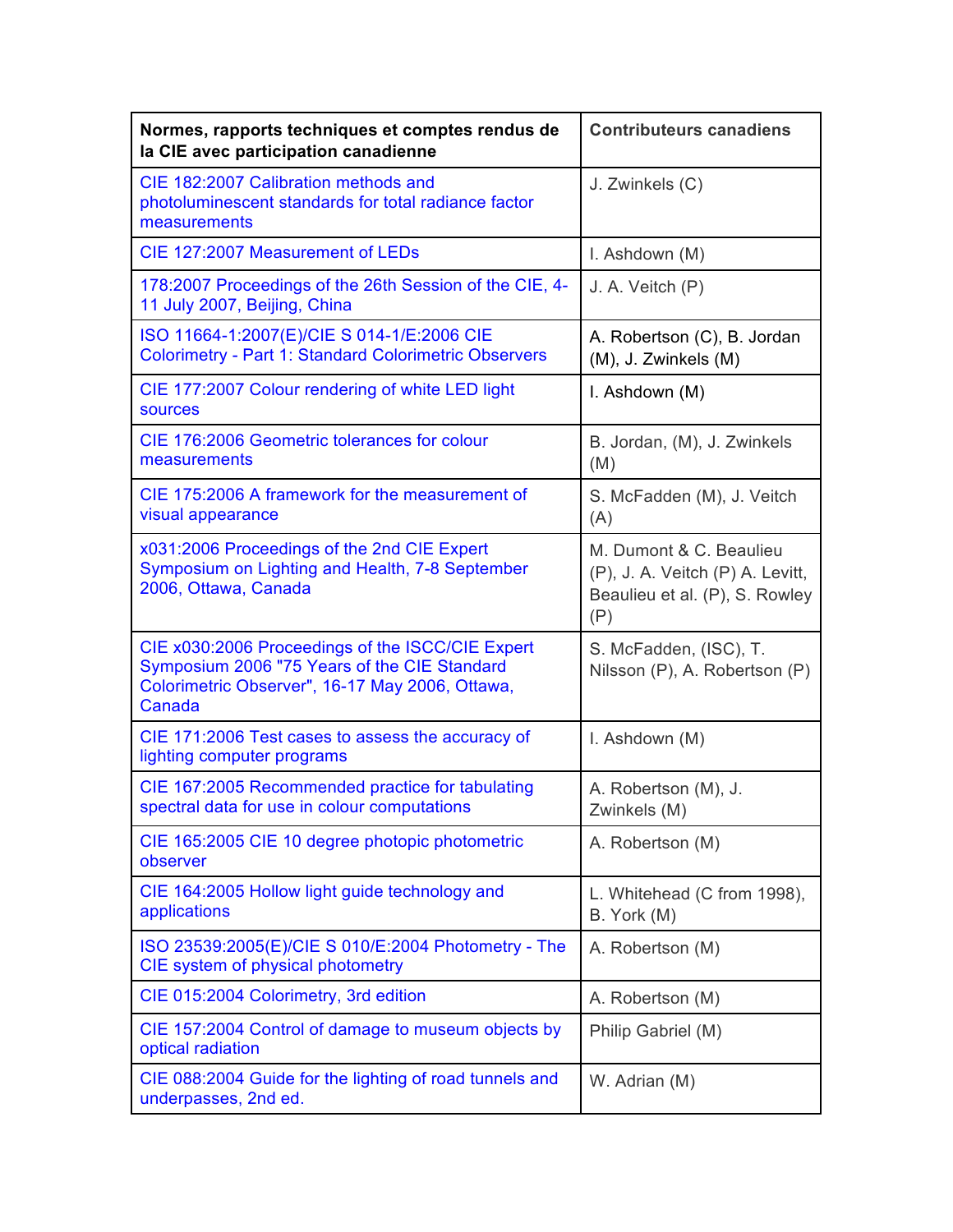| Normes, rapports techniques et comptes rendus de<br>la CIE avec participation canadienne                                          | <b>Contributeurs canadiens</b>            |
|-----------------------------------------------------------------------------------------------------------------------------------|-------------------------------------------|
| CIE 158:2004 Ocular Lighting Effects on Human<br><b>Physiology and Behaviour</b>                                                  | J. A. Veitch (C)                          |
| x027:2004 CIE Symposium 2004 "Light and Health: non-<br>visual effects", 30 September - 2 October 2004, Vienna,<br><b>Austria</b> | M. Dumont (P), J. A. Veitch<br>et al. (P) |
| CIE 154:2003 The maintenance of outdoor lighting<br>systems                                                                       | J. Roberge (M)                            |
| CIE 153:2003 Report on intercomparison of<br>measurement of the luminous flux of highg-pressure<br>sodium lamps                   | A. Gaertner (M)                           |
| CIE 150:2003 Guide on the limitation of the effects of<br>obtrusive light from outdoor lighting installations                     | J. Roberge (M)                            |
| CIE 149:2002 The use of tungsten filament lamps as<br>secondary standard sources                                                  | A. A. Gaertner (M)                        |
| CIE 146/147:2002 CIE Collection on Glare 2002                                                                                     | W. Adrian (M)                             |
| CIE 145:2002 The correlation of models for vision and<br>visual performance                                                       | W. Adrian (C), S. McFadden<br>(M)         |
| CIE 144:2001 Road surface and road marking reflection<br>characteristics                                                          | W. Adrian (M), R. Gibbons<br>(M)          |
| CIE 143-2001 International recommendations for colour<br>vision requirements for transport                                        | B. Tansley (M)                            |
| CIE 142-2001 Improvement to industrial colour-<br>difference evaluation                                                           | A. Robertson (M)                          |
| CIE 141-2001 Testing of supplementary systems of<br>photometry                                                                    | W. Cowan (M)                              |
| CIE 140-2000 Road lighting calculations                                                                                           | W. Adrian (M)                             |
| CIE 051.2-1999 A method for assessing the quality of<br>daylight simulators for colorimetry                                       | J. Zwinkels (M)                           |
| CIE 135-1999 CIE Collection 1999 / Vision and Colour /<br><b>Physical Measurement of Light and Radiation</b>                      | J. Zwinkels (M)                           |
| CIE 129-1998 Guide for lighting exterior work areas                                                                               | J Roberge (M)                             |
| CIE 124-1997 CIE Collection in Colour and Vision 1997                                                                             | A. Robertson(M)                           |
| CIE 113-1995 Maintained Night-Time Visibility of<br><b>Retroreflective Road Signs</b>                                             | W. Adrian                                 |
| CIE 013.3-1995 Method of measuring and specifying<br>colour rendering properties of light sources                                 | A. Robertson (M)                          |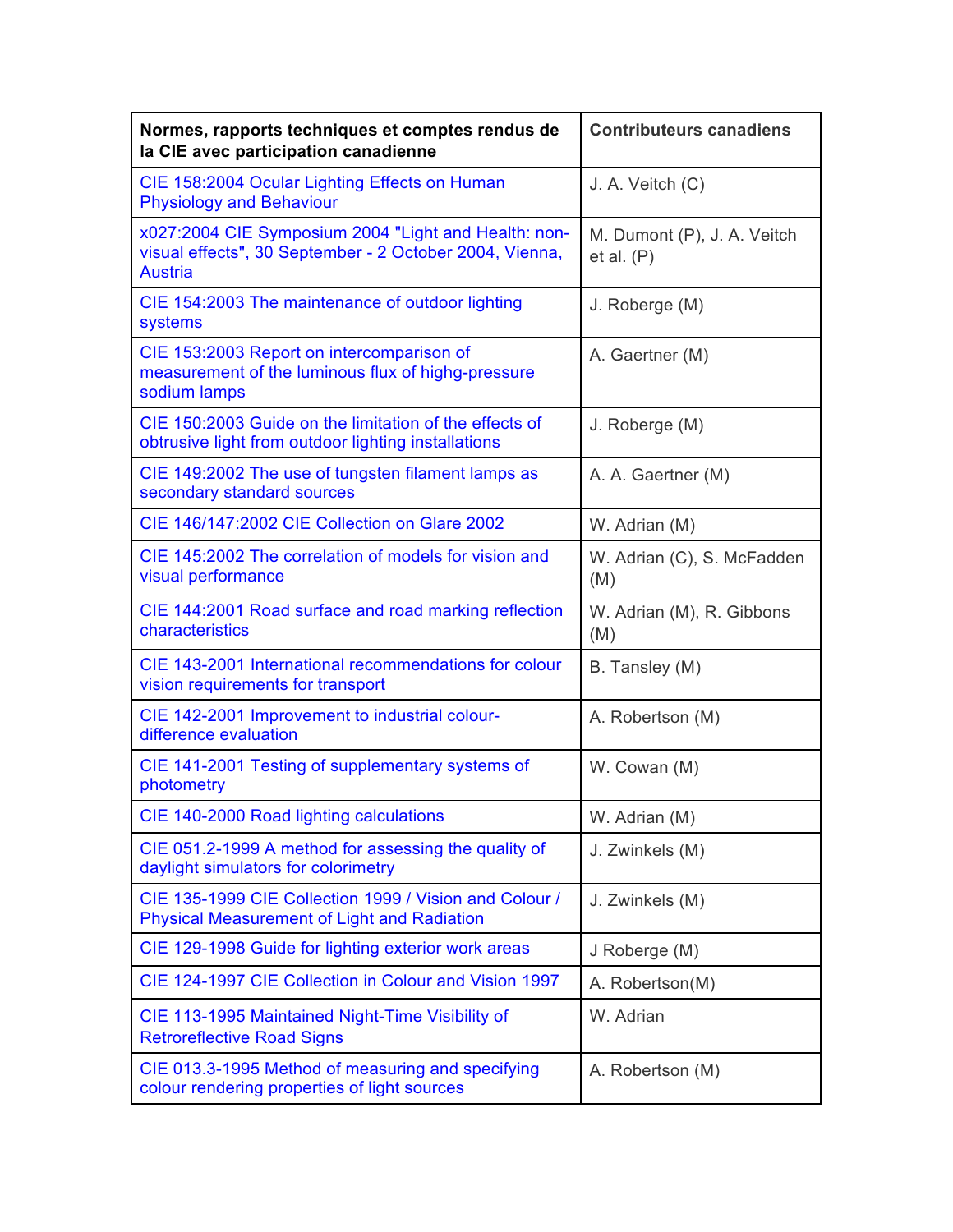| Normes, rapports techniques et comptes rendus de<br>la CIE avec participation canadienne                    | <b>Contributeurs canadiens</b>    |
|-------------------------------------------------------------------------------------------------------------|-----------------------------------|
| CIE 115-1995 Recommendations for the Lighting of<br>Roads for motor and pedestrian traffic                  | W. Adrian (M)                     |
| CIE 114-1994 CIE Collection in photometry and<br>radiometry                                                 | A. Gaertner (M)                   |
| CIE 107-1994 Review of the Official Recommendations<br>of the CIE for the Colours of Signal Lights          | B. Tansley (M)                    |
| CIE 111-1994 Variable Message Signs                                                                         | P. R. Korpal (M)                  |
| CIE 104-1993 Daytime Running Lights (DRL)                                                                   | J. White (M)                      |
| CIE 106-1993 CIE Collection in photobiology and<br>photochemistry                                           | J. Tsujita (M)                    |
| CIE 101-1993 Parametric effects in colour-difference<br>evaluation                                          | A. Robertson (M)                  |
| CIE 100-1992 Fundamentals of the Visual Task of Night<br>Driving                                            | W. Adrian (M), B. Tansley(M)      |
| CIE 099-1992 Lighting education (1983-1989)                                                                 | R. White (M)                      |
| CIE 086-1990 CIE 1988 2° spectral luminous efficiency<br>function for photopic vision                       | P. K. Kaiser                      |
| CIE 087-1990 Colorimetry of self-luminous displays - A<br>bibliography                                      | W. Cowan (M)                      |
| CIE 081-1989 Mesopic photometry: History, special<br>problems and practical solutions                       | P. K. Kaiser (A)                  |
| CIE 080-1989 Special metamerism index: Change in<br>observer                                                | P. Kaiser (A), G. Wyszecki<br>(A) |
| CIE 077-1988 Electric light sources: State of the art -<br>1987                                             | A. Mendel (M)                     |
| CIE 072-1987 Guide to the properties and uses of<br>retroreflectors at night                                | B. Tansley (M)                    |
| CIE 067-1986 Guide for the photometric specification<br>and measurement of sports lighting installations    | S. W. McKnight (M)                |
| CIE 65-1985 Electrically Calibrated Thermal Detectors of<br><b>Optical Radiation (Absolute Radiometers)</b> | L. P. Boivin (M)                  |
| CIE 64-1984 Determination of the Spectral<br><b>Responsitivity of Optical Radiation Detectors</b>           | W. Budde (A)                      |
| CIE 62-1984 Lighting for swimming pools                                                                     | S. W. McKnight                    |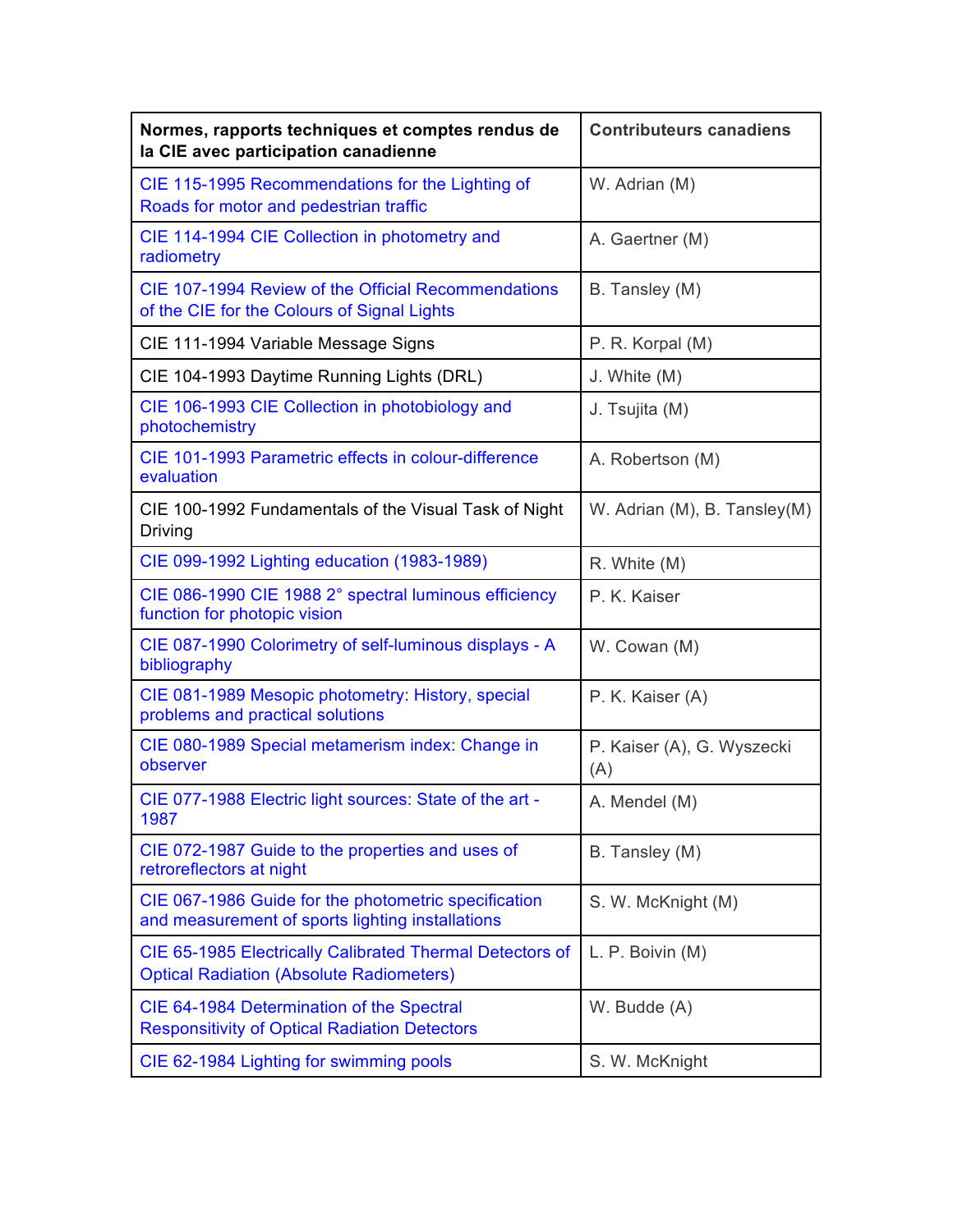| Normes, rapports techniques et comptes rendus de<br>la CIE avec participation canadienne                                                                    | <b>Contributeurs canadiens</b>                         |
|-------------------------------------------------------------------------------------------------------------------------------------------------------------|--------------------------------------------------------|
| CIE 059-1984 Polarization: Definitions and<br>nomenclature, instrument polarization                                                                         | W. Budde (M)                                           |
| CIE 063-1984 The spectroradiometric measurement of<br>light sources                                                                                         | C. Sanders (M), W. Budde<br>(A)                        |
| CIE 061-1984 Tunnel entrance lighting: A survey of<br>fundamentals for determining the luminance in the<br>threshold zone                                   | W. Adrian (M), A. Ketvirtis<br>(M)                     |
| CIE 60-1984 Vision and the Visual Display Unit Work<br><b>Station</b>                                                                                       | M. S. Rea(M)                                           |
| CIE 58-1983 Lighting for sports halls                                                                                                                       | S. W. McKnight (M)                                     |
| CIE 57-1983 Lighting for football                                                                                                                           | S. W. McKnight (M)                                     |
| CIE 055-1983 Discomfort glare in the interior working<br>environment                                                                                        | W. Adrian (M)                                          |
| CIE 53-1982 Methods of Characterizing the Performance<br>of Radiometers and Photometers                                                                     | W. Budde (M), A. Gaertner<br>(M), C. Sander (Ed)       |
| CIE 019.21-1981 An analytic model for describing the<br>influence of lighting parameters upon visual<br>performance, 2nd ed., Vol.1.: Technical foundations | J. M. Chorlton (M), W. Adrian<br>(A), A. Levy (A),     |
| CIE 49-1981 Guide on the Emergency Lighting of<br><b>Building Interior</b>                                                                                  | G. F. Dean                                             |
| CIE 045-1979 Lighting for ice sports                                                                                                                        | S. W. McKnight (M)                                     |
| CIE 044-1979 Absolute methods for reflection<br>measurements                                                                                                | W. Budde (M), A. Robertson<br>$(M)$ , C. Sanders $(M)$ |
| CIE 043-1979 Photometry of floodlights                                                                                                                      | M. G. Bassett (M)                                      |
| CIE 40-1978 Calculations for Interior Lighting: Basic<br><b>Method</b>                                                                                      | M. G. Basset (M)                                       |
| CIE 041-1978 Light as a true visual quantity: Principles<br>of measurement                                                                                  | W. Adrian (M) P. Kaiser (M)                            |
| CIE 038-1977 Radiometric and photometric<br>characteristics of materials and their measurement                                                              | W. Budde (M)                                           |
| CIE 034-1977 Road lighting lantern and installation data:<br>photometrics, classification and performance                                                   | A. Ketvirtis (M)                                       |
| CIE 033-1977 Depreciation of installations and their<br>maintenance                                                                                         | A. Ketvirtis (M)                                       |